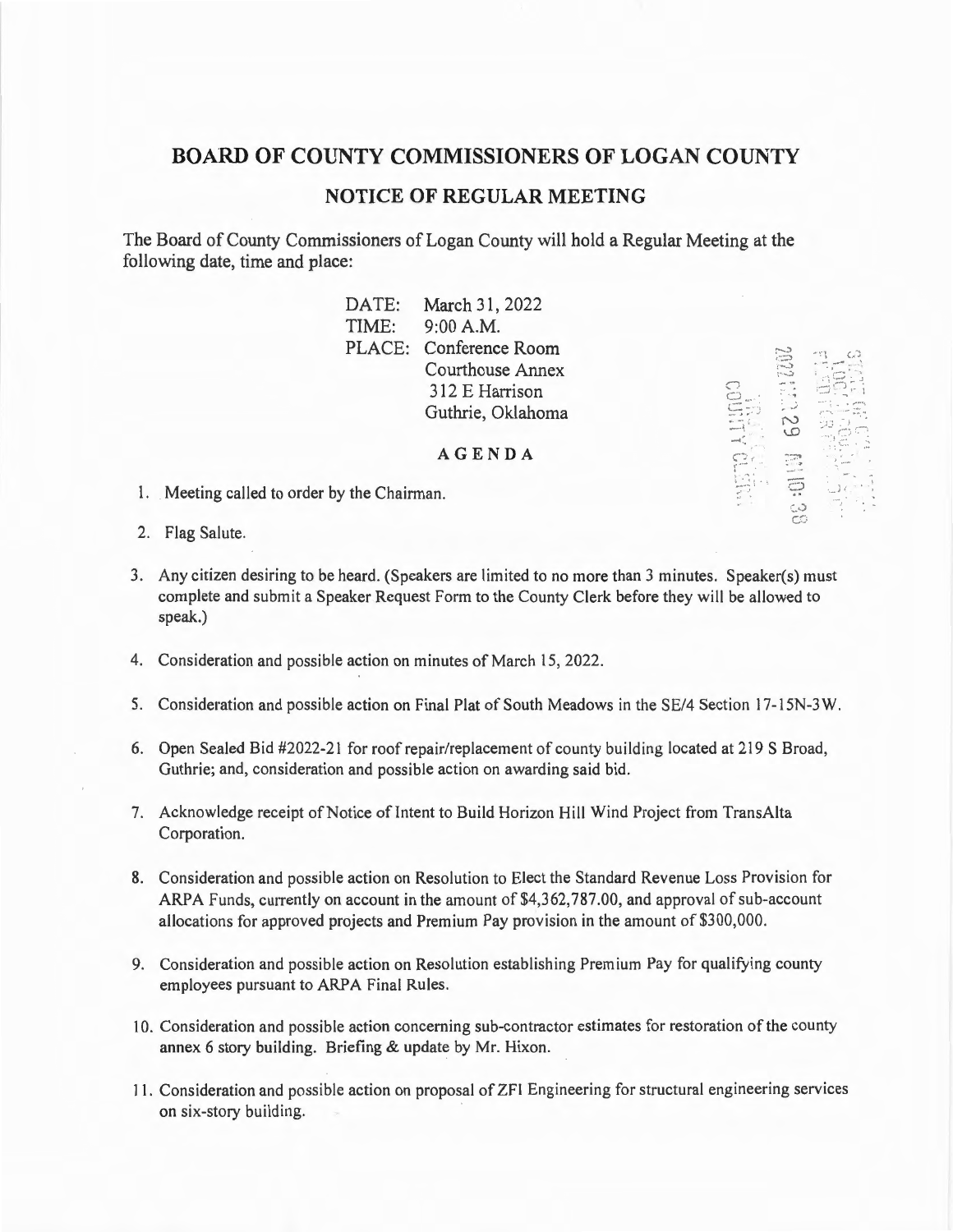### **Board of County Commissioners of Logan County**  *March 31, 2022 Continued*

- 12. Consideration and possible action concerning a County Wide Burn Ban including discussion of local fire departments implementing a county wide notification requirement of intent to burn when not under a burn ban.
- 13 . Consideration and possible action concerning use of and/or disposal of County Land in and around Meridian Oklahoma.
- 14. Consideration and possible action concerning the Logan County Red Cross vaccination policy requirements for local volunteers.
- 15. Consideration and possible action on Ingress and Egress Agreement with Klick Family Farm, NW /4 of Section 13-17N-3W, for clearing of trees and brush in the right-of-way.
- 16. Consideration and possible action on Resolution accepting \$1475.20 donation from Oak Tree Farms, LLC to District #2 for 2 culverts placed on County Road 74.
- I 7. Consideration and possible action on Resolution accepting \$2000.00 donation from Pfeiffer Farms Goats to District #3 for approximately 160 tons of rock placed on Pine St. between SH 5 1 and CR 60.
- 18. Consideration and possible action on Oklahoma Department of Emergency Management and Homeland Security (ODEMHS) in the amount of \$800.00 to reimburse Logan County Emergency Management for training.
- 19. Consideration and possible action on Resolution for Disposing of Equipment for Sheriff's Office.
- 20. Consideration and possible action on Resolution(s) appointing Requisitioning Officers for various accounts.
- 21 . Consideration and possible action on Resolution(s) Appointing Receiving Officers for various accounts.
- 22. Consideration and Possible Action on approving the following Permanent Road Crossing Permit for CoxComm LLC:

## CoxComm LLC (.625" Line) Cross/Parallel E Cooksey Rd .44 miles east of SH 33 2,314' east of the SW/C of 31-17N-1W.

(.1")

....... ··-. ··'.

 $S_{\ldots}$  and  $\sim$ 

 $\overline{\mathcal{C}}$  ...  $-5.5$ 

 $\mathbb{I} \mathbb{Z}$ i